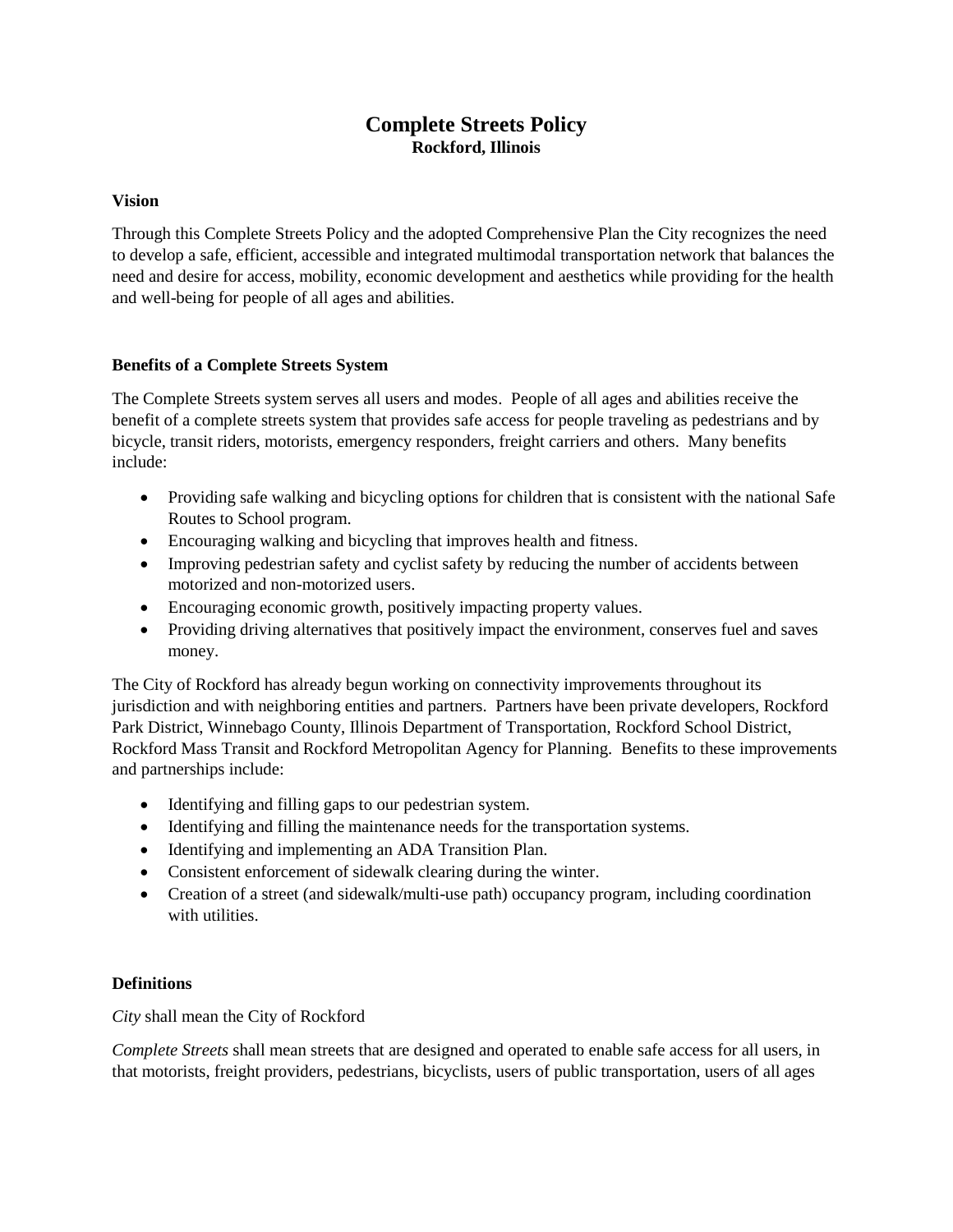and abilities (including children, the elderly and the disabled), emergency responders and adjacent land users are accommodated and are able to safely move along and across a street.

*Street* shall mean any right-of-way, public or private, including arterials, collectors, residential, alleys, lanes and roadways by any other designation, as well as bridges and any other portions of the transportation network.

*Project* shall mean the construction, reconstruction, retrofit, maintenance, alteration, repair of any Street or Public Way, and includes the planning, design, approval and implementation processes. Project does not mean any routine maintenance such as sweeping, mowing, and pothole patching.

*Public Way* shall mean any transportation improvement accessible by the public; including but not limited to parks and public land.

*Users* shall mean individuals that use Streets, including motorists, pedestrians, bicyclists, public transportation riders and drivers, emergency vehicles, freight carriers, agricultural vehicles and people of all ages and abilities, including children, youth, families, older adults and individuals with abilities.

# **Projects and Phases**

The City of Rockford shall approach every transportation and transportation-related improvement as an opportunity to create safer, more accessible streets for all users. Complete Streets may be achieved through single projects or incrementally through a series of smaller improvements or maintenance activities over time. This includes approaching private development and re-development projects with a Complete Streets focus in mind. Projects may be phased to include planning, scoping, programming, design, right-of-way acquisition, construction/reconstruction, operation and maintenance.

Transportation improvement projects will include facilities and other amenities that are recognized as contributing to Complete Streets, which may include but not limited to, one or more of the following:

- 1. Multi-use paths and sidewalk (new construction/development, gap construction, repair or replacement, ADA improvements)
- 2. Crosswalk improvements, bump-outs or pedestrian refuge islands
- 3. Accessible improvements consistent with the Americans with Disability Act (ADA)
- 4. Traffic calming measures
- 5. Street and multi-use path/sidewalk lighting
- 6. Underground utility installation for both new development (a requirement under the City's Subdivision Ordinance)
- 7. As often as possible remove existing overhead utilities from arterial and collector streets (pursue alternate funding sources such as ComEd Rider LGC)
- 8. Bicycle accommodations following RMAP's Bicycle and Pedestrian Plan
- 9. Connecting sidewalks and multi-use paths along public streets to private development or commercial sidewalks and paths
- 10. Landscaped boulevards and parkways improving the look of the streets while providing a water quality benefit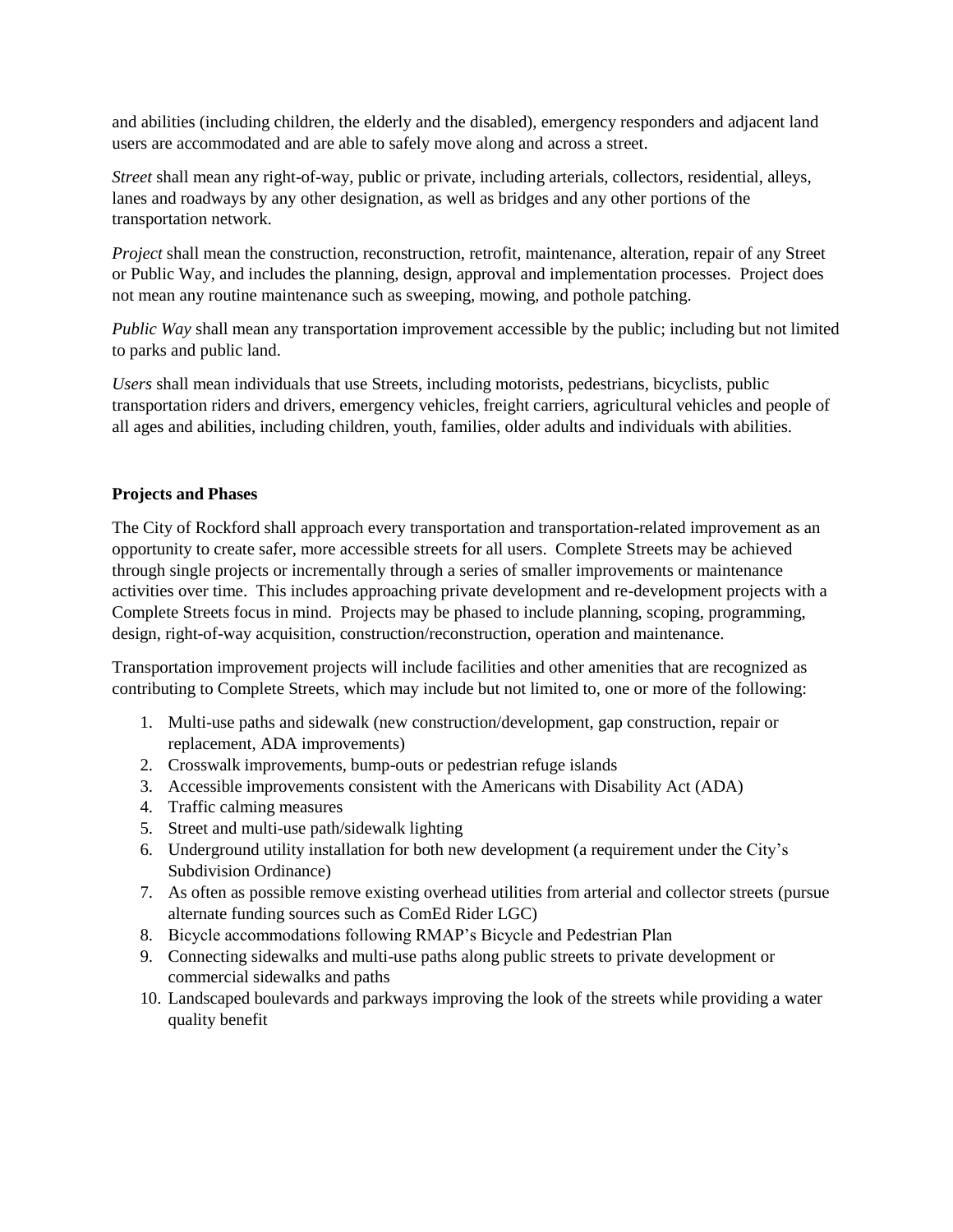# **Exceptions**

Any exception to this policy shall be approved by City staff and be documented to indicate the basis of the decisions. Additional review by the City Council will be done when necessary. Exceptions of the policy that are requirements of the Subdivision Ordinance or Zoning Ordinance shall be approved by City Council as noted in those ordinances. In some cases for private development the developer may have the opportunity for cash in lieu of the Complete Streets element. The following exceptions to this policy may be considered:

- The costs of providing accommodation for some travel modes are excessively disproportionate to the need or probable use by those modes.
- Where the construction is not practically feasible or cost effective because of severe topography constraints, or unreasonable adverse impacts on the environment or on neighboring land uses including impact from right-of-way acquisition.
- Activities that are ordinary maintenance activities designed to keep assets in serviceable condition and do not change the street's geometry or operations. Such activities may include pothole patching, mowing, sweeping/cleaning, joint repair or other regular or seasonal maintenance.
- A documented absence of current and future need exists.
- There is a reasonable and equivalent project along the same corridor, effectively serving the same destinations and providing the same access and mobility, which is already programmed to provide facilities, therefore exempting the project at hand.
- The type of project does not have a significant impact on the roadway, such as signal upgrades or additional turn lanes.

# **Design Guidelines**

The City of Rockford shall follow the latest accepted or adopted design standards available from, including but not limited to:

- City of Rockford Engineering Design Criteria Manual
- Illinois Department of Transportation (IDOT)
- Institute of Transportation Engineers (ITE)
- Federal Highway Administration (FHWA)
- American Association of State Highways and Transportation Officials (AASHTO)
- National Association of City Transportation Officials (NACTO)
- American Planning Association (APA)
- American with Disabilities Act (ADA)
- Public Right-of-Way Accessibility Guidelines (PROWAG)
- Active Transportation Alliance

The design solutions shall be flexible and innovative while balancing public input on the user and modal needs. The City of Rockford recognizes that all streets are not the same: Streets may vary by type and intensity of the adjacent land use, number of travel lanes, width of existing right-of-way, posted speed limits, traffic volumes and characteristics such as topography and soil types. As a result Complete Streets may have a different look throughout the City but fosters an inviting place to live, work and visit.